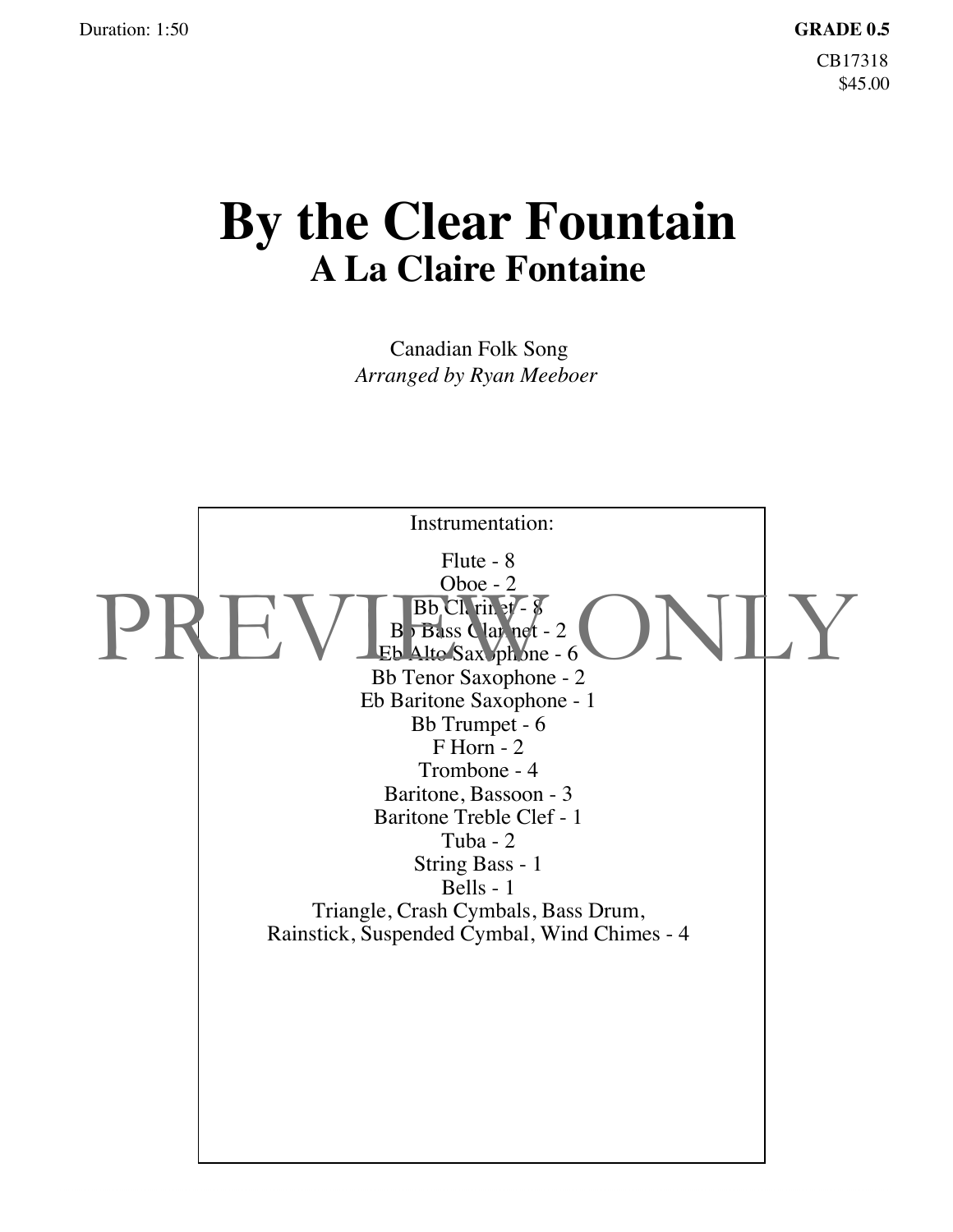PUBLICATIONS **EIGHTH NOTE** 

## By the Clear Fountain A La Claire Fontaine

## *Arranged by Ryan Meeboer* Canadian Folk Song

*By the Clear Fountain* (*A La Claire Fontaine*) is a song that tells of a young man's thoughts about a young woman that he loves. This song originated in France, but was brought to Canada many years ago and has become a part of Canadian heritage. It was considered to be a political song used by French-Canadians prior to Confederation.

This arrangement of the Canadian folk song is simplified for beginning bands to work on techniques for playing a lyrical piece of music. Rhythms mostly consist of using half and quarter notes, and the ranges of most instruments stay within the first six notes learned in most method books.

Prior to working on the piece, spend time working on sustaining long tones, and focussing on legato tonguing, in order to keep the smooth motion of the piece consistent throughout. Try practicing some of the rhythms of the piece on a single pitch so students can focus on this skill, before trying to add the pitches.

It opens using fragments of the melodies from the verse and refrain of the original song, used in call response form. The rainstick in the percussion is important, as it reflects the running waters of the fountain referred to in the lyrics.

The n ain body of the piece is arranged in a chorale fastion, with all the parts moving together to provide harmony for the melody played by the flute, clarined or alto saxophone. The trumpet performs theroic' counter-melody a measure 13. It is important that the trumpet is heard here, but do not overpower the main melody in the flute and alto saxophone. I ain you of the piece is arranged in a chorale fat ulon, with all the part, moving by gethet to provide the melody of the flute extra fine or alto saxo hone. The the mpet performs the terms of the saxo hone. The terms of

At measure 21, the low winds and brass perform a deep refrain opening. If any instruments are missing, this part can be easily covered by trombone if necessary. The chorale-like style of the piece returns at measure 25, before the piece closes with a repeat of the introduction.

> By the clear fountain, going for a walk I found the water so clear I had to bathe.

*Refrain:* I've loved you for a long time, I will never forget you Under the oak's leaves, I lay and dried. On the highest bough, a nightingale sang.

Sing, nightingale, sing, you of the joyous heart. Your heart is to laugh, mine is to cry.

*This folk song arrangement is part of a collection for young band celebrating Canada's 150th anniversary since joining Confederation.*

ISBN: 9781771573795 CATALOG NUMBER:CB17318 COST: \$45.00 DURATION: 1:50

DIFFICULTY RATING:GRADE 0.5 Concert Band

## **www.enpmusic.com**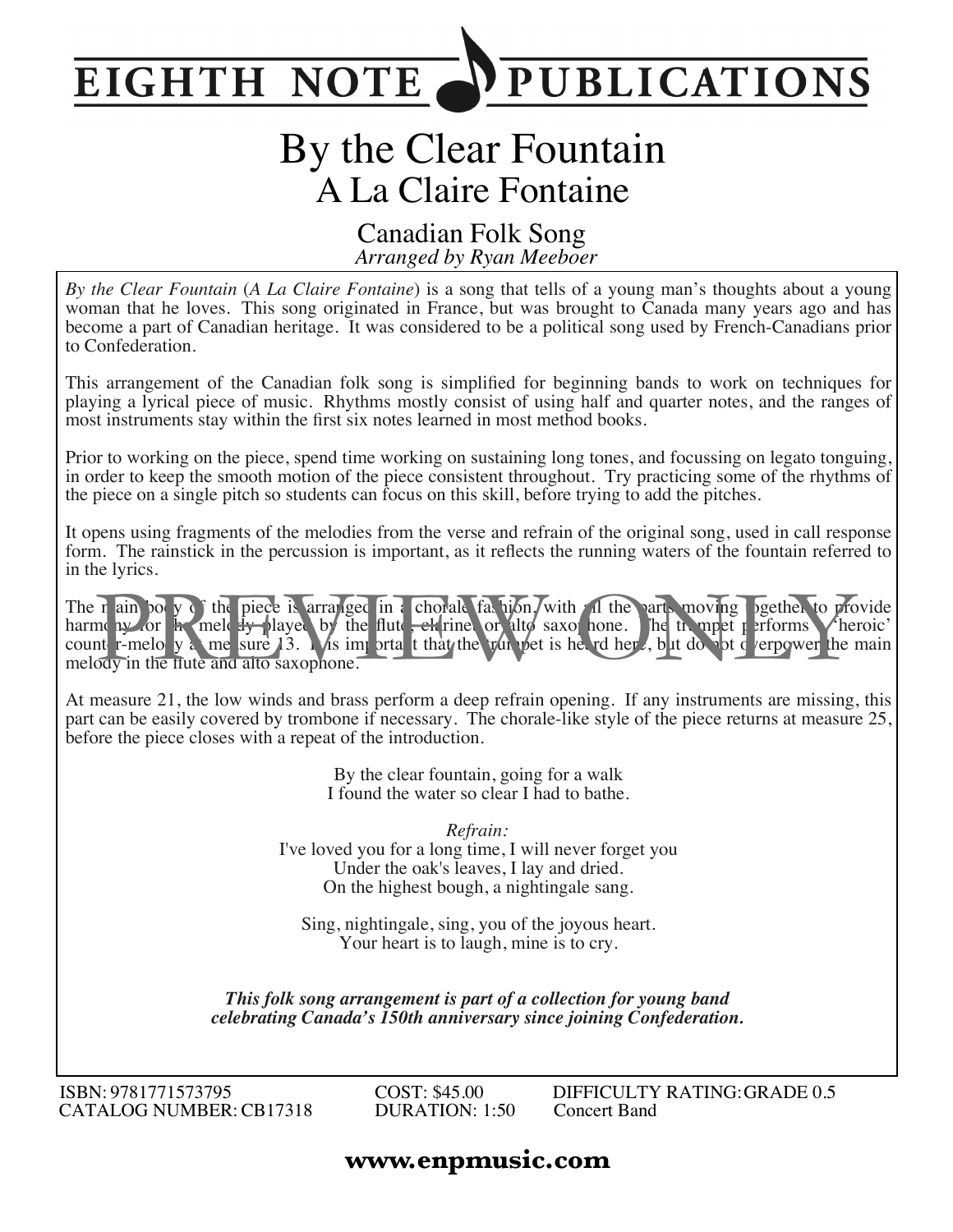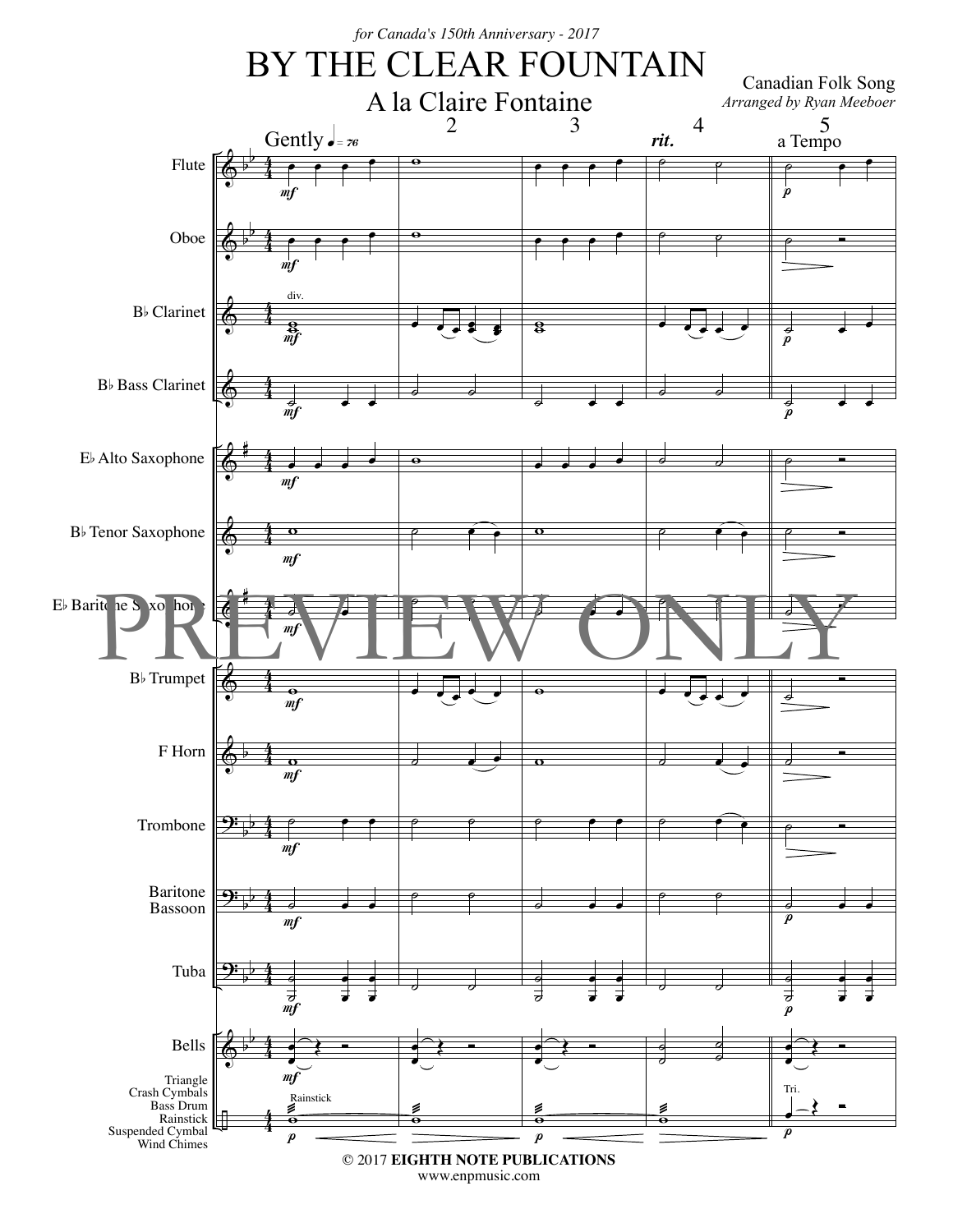

BY THE CLEAR FOUNTAIN pg. 2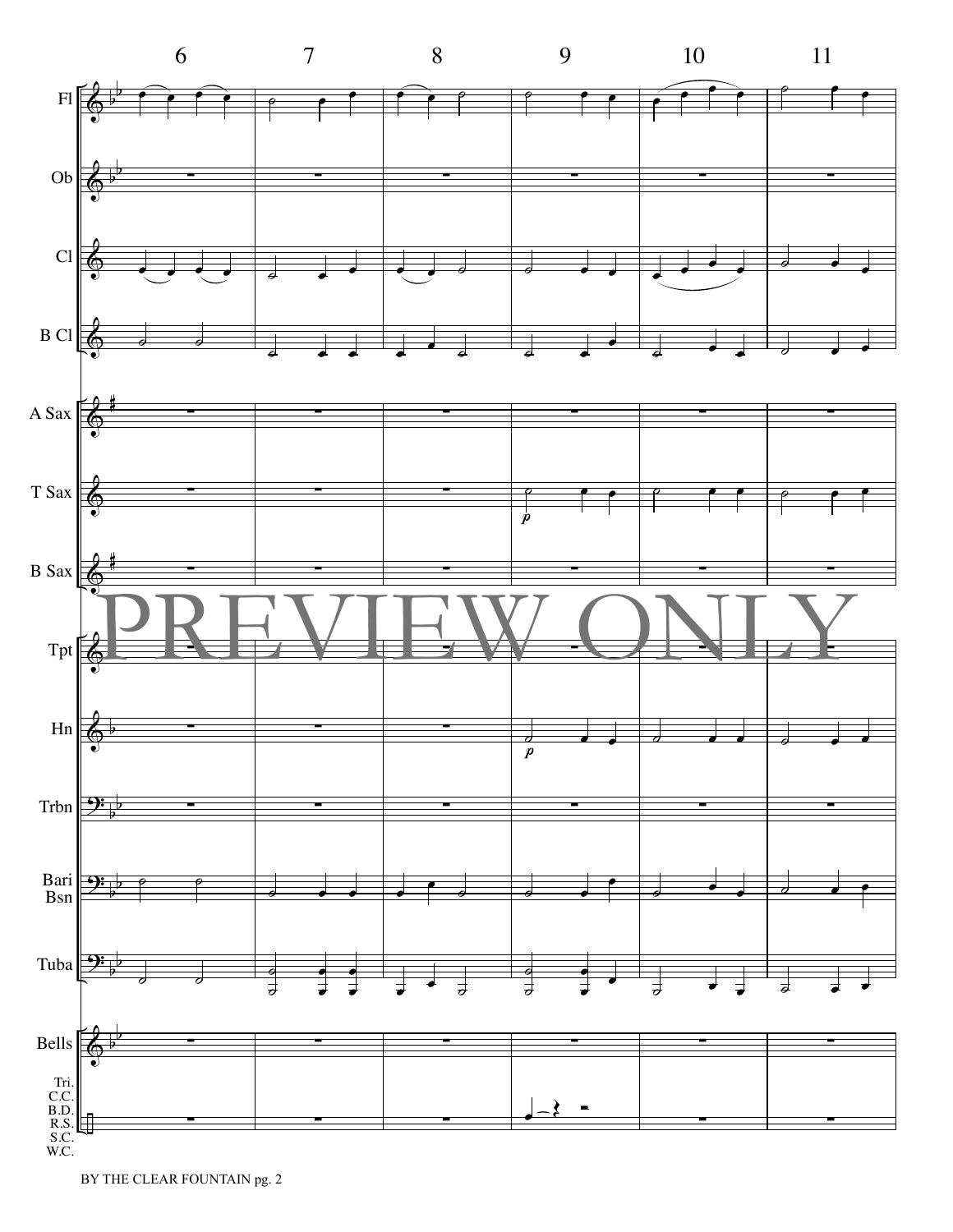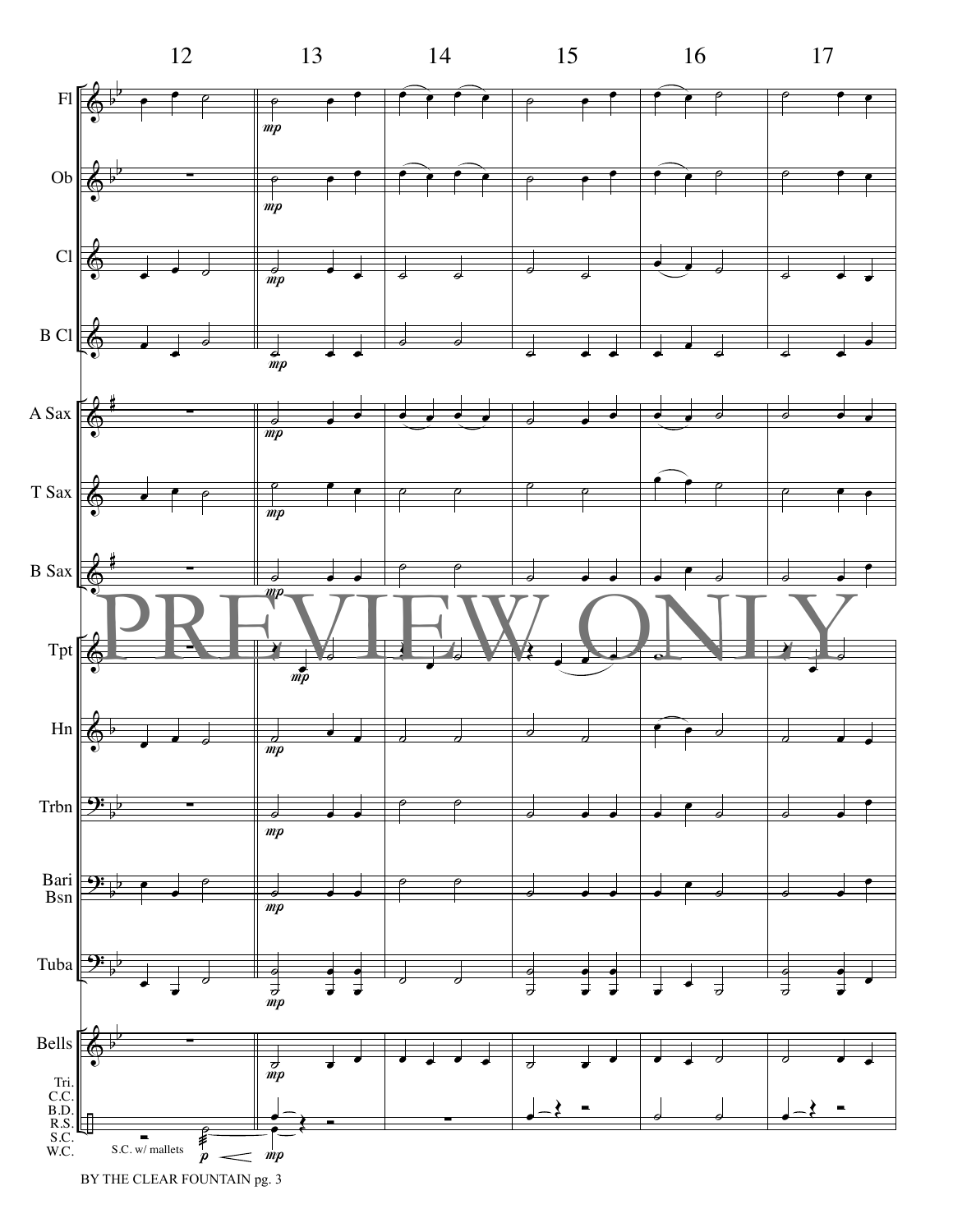

BY THE CLEAR FOUNTAIN pg. 4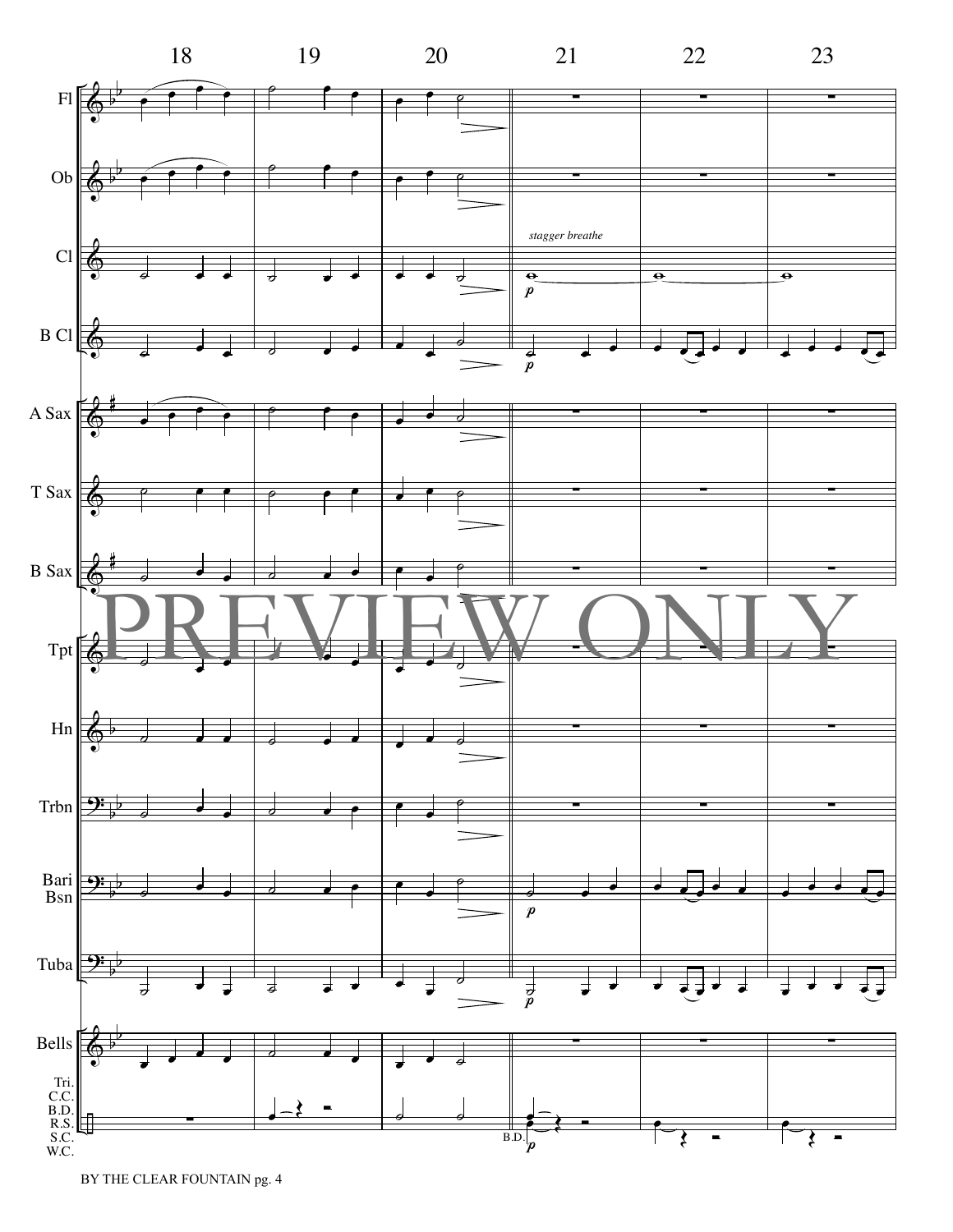![](_page_6_Figure_0.jpeg)